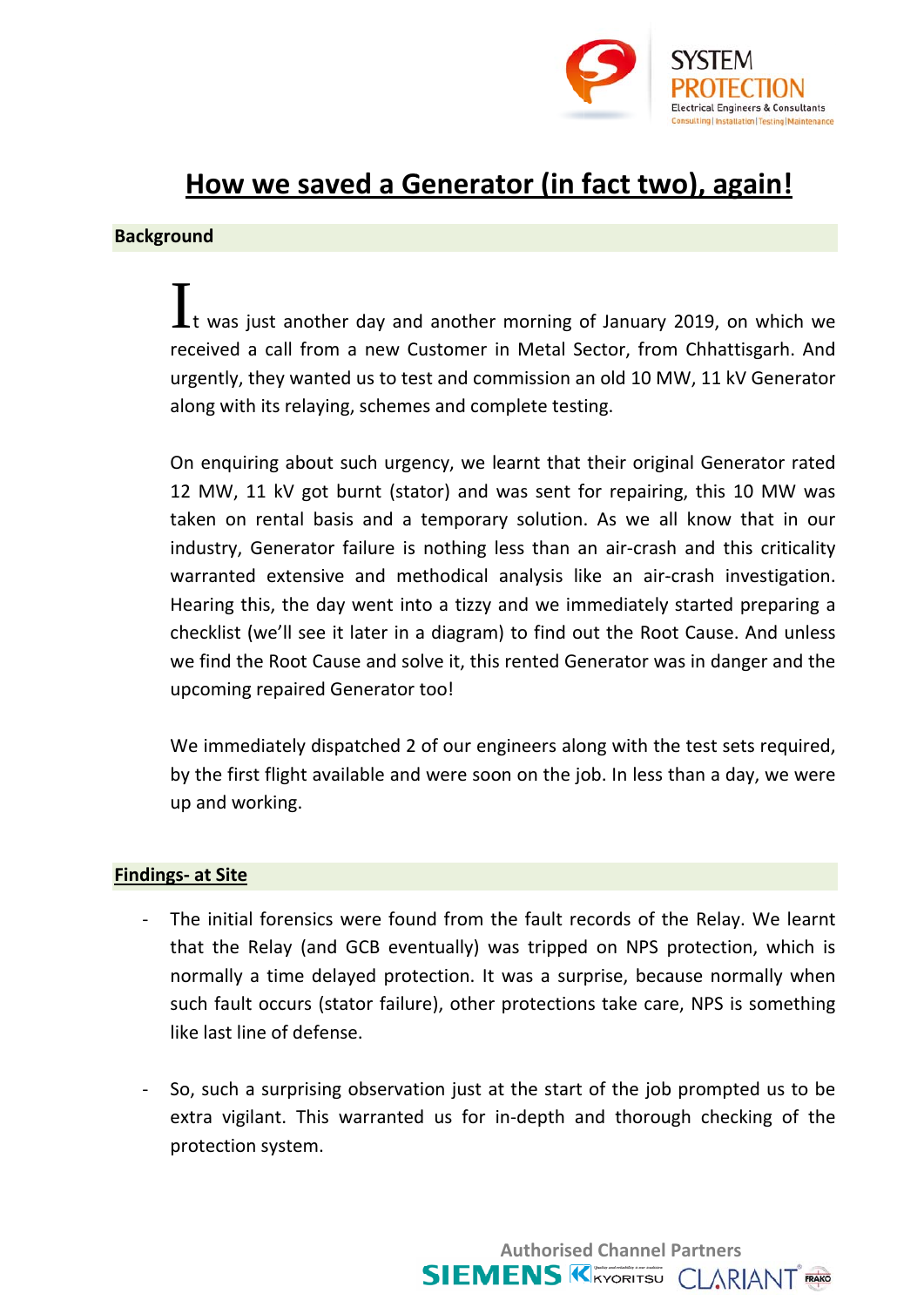

- And then came the moment of reckoning, and you know from where? NCT wiring was the culprit for the Generator burn-out! Least expected fault for a Protection Engineer so to speak (It was found while carrying out Stator Earth Fault scheme checking).
- Following actual images clearly show the fault. So, 90 % Stator Earth Fault Protection (51S) did not operate due to non-wiring of NCT secondary S2 to Relay. Generator kept running on this serious a fault which finally led to heating and eventually, NPS operation operated on time delay. But by the time NPS operated, the damage was already done.



Seen here is S2 missing (to Relay)



**Corrected by new wiring** 



**Stator Burnt** 



**Disconnected Winding** 

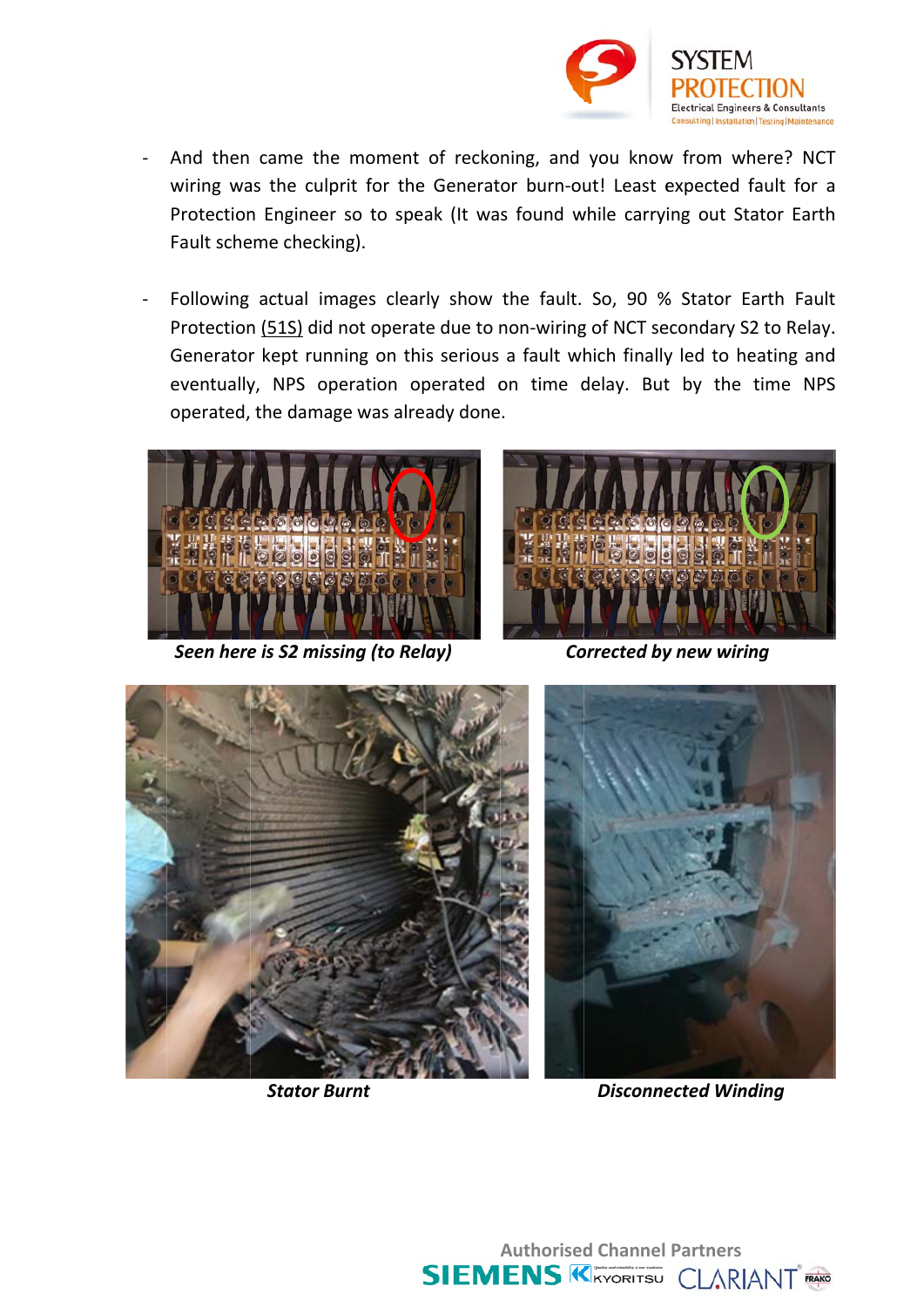

- NCT, which is used for Stator E/F Protection, was wired up to TB in CRP correctly. But from TB to Relay, wire S2 was missing/not connected on Relay. So even in case of Stator E/F, Relay wouldn't have sensed nor operated nor tripped the relevant breakers. This fault was simply corrected by connecting a 2.5 sq. mm. wire
- Differential Protection setting was found high, besides, the reference for the  $\mathbf{L}^{\text{max}}$ settings was not available, we recommended to furnish us the OEM data, compiled during commissioning and to carry out the fresh Studies on Relay Coordination, Power System and Load Flow.
- $\omega_{\rm{max}}$ Suppose both the above protections, Stator E/F and Differential, are alright and operate and generate alarm and trip signals faithfully. And as we all know, both these are Class A protection and must cut the very source of the fault. Here in this case, it's AVR. And you know what we found? AVR could not be tripped because inter-panel wiring was not done. Corrected and now stands rectified.
- Reverse Power and Forward Power Protections were set but with wrong logic.  $\omega$  . Logic was so wrongly set that neither Alarm could be generated nor Tripping! With the set logic, these protections were rendered useless. Corrected by changing the logic.
- Similarly, this wrong logic error was observed in Under Voltage, Under  $\omega_{\rm{max}}$ Frequency and Over Frequency Protections. All these were set alright, but the set logic didn't let these protections generate any Alarm or Tripping signals, imagine! Corrected by changing the logic.
- LBB Protection tripping was assigned to Output No. 3, but as per the OEM  $\frac{1}{2}$  . Manual of the Generator Protection Relay, this Output No. 3 must be used for other designated functions and not this. Corrected by changing the logic and wiring.

**Authorised Channel Partners SIEMENS KATORITSU CLARIANT** 

Following Diagram will help us understand this critical event better.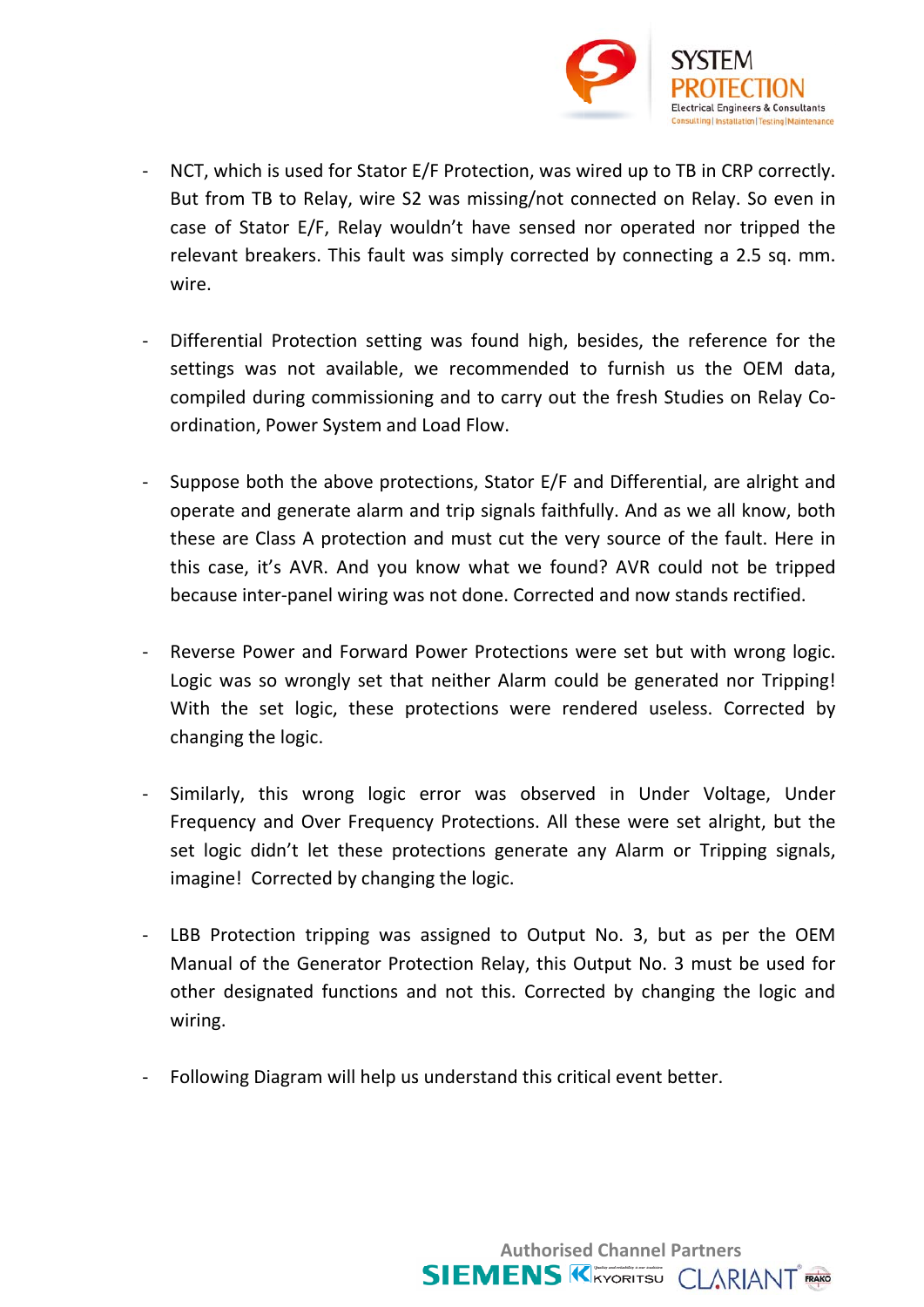



**Authorised Channel Partners**

**SIEMENS KIRYORITSU CLARIANT RAKG**